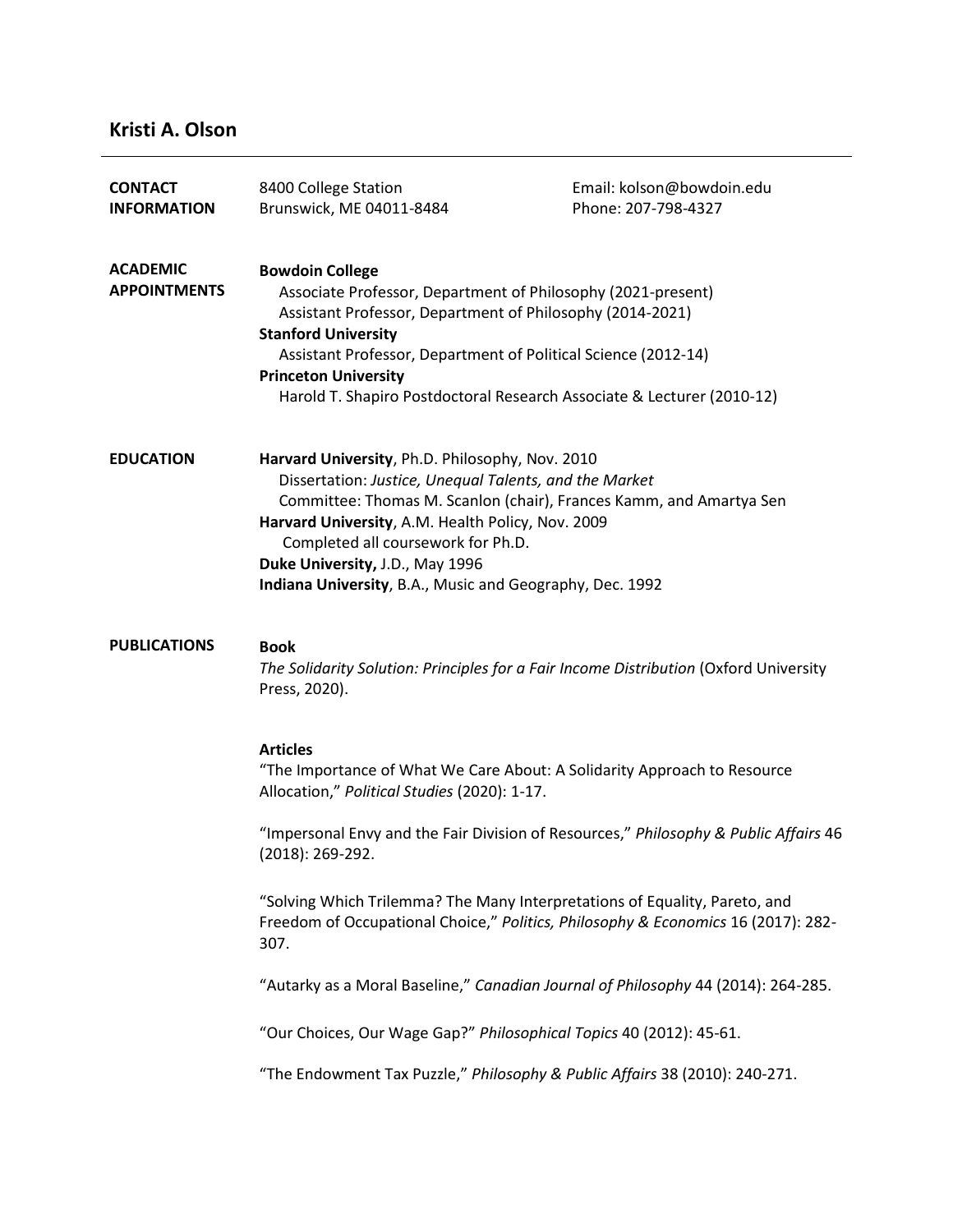| <b>PUBLICATIONS</b><br>(Cont.)       | <b>Book Reviews &amp; Dictionary Entries</b><br>"Leisure" in The Cambridge Rawls Lexicon, ed. by Jon Mandle and David E. Reidy<br>(Cambridge: Cambridge University Press, 2015), pp. 433-434.                                                                                                                                                                 |  |
|--------------------------------------|---------------------------------------------------------------------------------------------------------------------------------------------------------------------------------------------------------------------------------------------------------------------------------------------------------------------------------------------------------------|--|
|                                      | "Review of Health and Social Justice by Jennifer Prah Ruger and Health, Luck, and<br>Justice by Shlomi Segall," Perspectives on Politics 10 (2012): 490-92.                                                                                                                                                                                                   |  |
| <b>TEACHING</b><br><b>EXPERIENCE</b> | Bowdoin College, Assistant Professor/Associate Professor<br>Ethics and the Embryo (2021)                                                                                                                                                                                                                                                                      |  |
|                                      | Ethics and Public Policy (2021)<br>Logic (2014, 2021)<br>Theories of Economic Fairness (2020)                                                                                                                                                                                                                                                                 |  |
|                                      | Ethics of Climate Change (2016, 2017, 2019, 2020)<br>Crime & Punishment (2015, 2016, 2018, 2019)                                                                                                                                                                                                                                                              |  |
|                                      | What Is Equality? (2019, 2020)<br>Political Philosophy (2019, 2020)<br>Philosophical Issues of Gender & Race (2015, 2016, 2018)                                                                                                                                                                                                                               |  |
|                                      | Morality of War (2015, 2017)<br>Theories of Equality (2016)<br>Moral Problems (2015)                                                                                                                                                                                                                                                                          |  |
|                                      | <b>Stanford University, Assistant Professor</b><br>Egalitarianism: Graduate Seminar (2014)<br>Political Theory Workshop (2013, 2014)<br>Contemporary Moral Problems (2013, 2014)<br>Justice (2012)                                                                                                                                                            |  |
|                                      | <b>Princeton University, Lecturer</b><br>Morals, Markets, and Health (2011, 2012)                                                                                                                                                                                                                                                                             |  |
|                                      | <b>Harvard University, Teaching Fellow</b><br>The Morality of War and Terrorism (2007)<br>Deductive Logic (2006)<br>Kant's Ethical Theory (2006)                                                                                                                                                                                                              |  |
|                                      | Harvard's Kennedy School of Gov't, Teaching Fellow/Course Assistant<br>Responsibilities of Public Action (2005)<br>Empirical Methods II (2002)<br>Quantitative Analysis and Empirical Methods I (2001)                                                                                                                                                        |  |
| <b>HONORS &amp;</b>                  |                                                                                                                                                                                                                                                                                                                                                               |  |
| <b>AWARDS</b>                        | Andrew W. Mellon Award, Bowdoin College. 2017<br>Emily and Charles Carrier Dissertation Prize, Harvard University. 2011<br>Whiting Dissertation Completion Fellowship, Harvard University. 2009-2010<br>American Philosophical Association (Pacific), Graduate Student Prize. 2009<br>Project on Justice, Welfare, and Economics Graduate Fellowship. 2008-09 |  |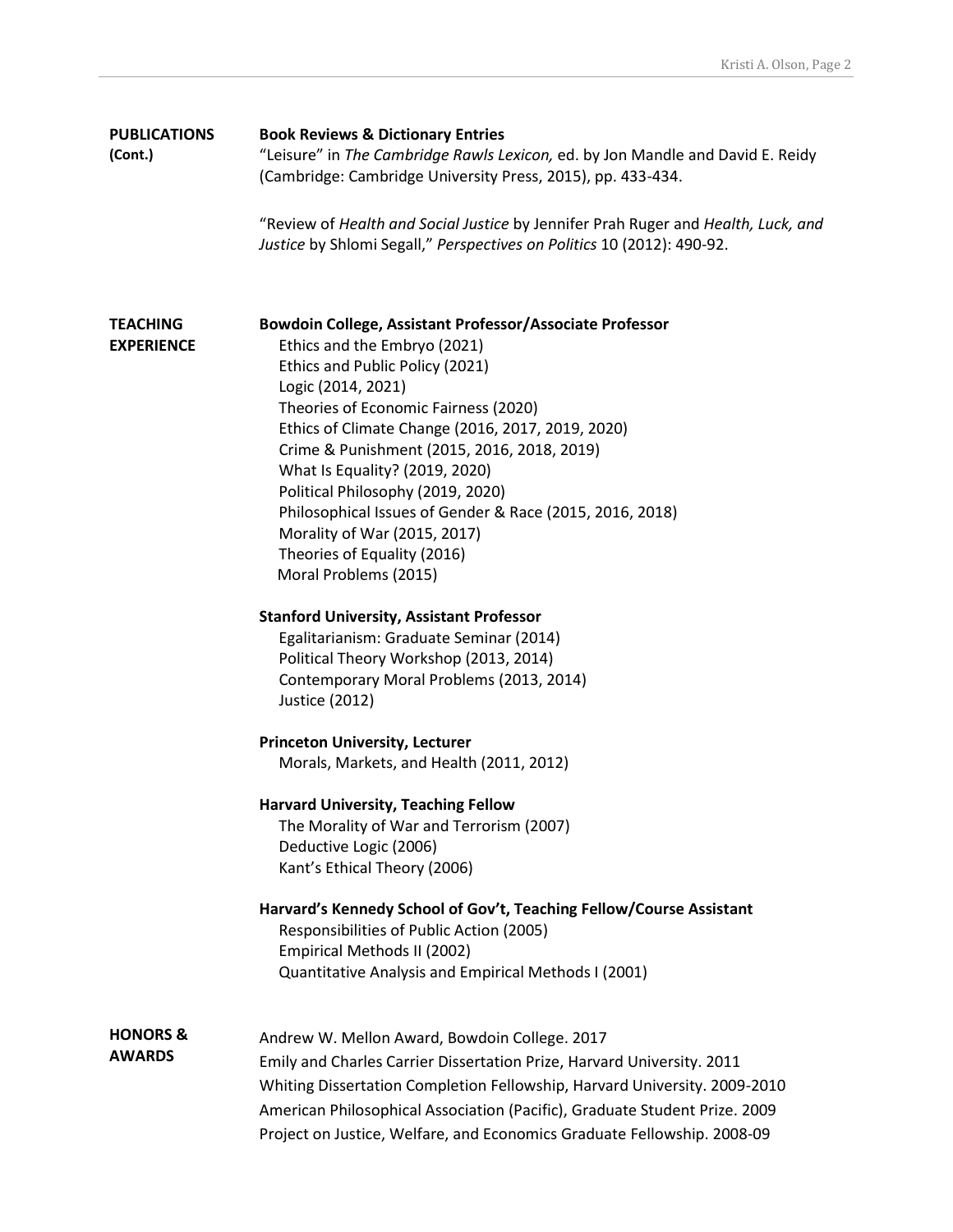| <b>HONORS &amp;</b><br><b>AWARDS (Cont.)</b> | Edmond J. Safra Graduate Fellowship in Ethics. 2007-08<br>Kennedy School, Dean's Award for Excellence in Student Teaching. 2006<br>International Society for Utilitarian Studies, Graduate Student Paper Prize. 2005<br>National Science Foundation Graduate Student Fellowship. 2002-03, 2005-07<br>Agency for Healthcare Research and Quality Training Grant. 2001-02<br>Neill James Blue Scholarship, Duke Law School. 1993-96 |
|----------------------------------------------|-----------------------------------------------------------------------------------------------------------------------------------------------------------------------------------------------------------------------------------------------------------------------------------------------------------------------------------------------------------------------------------------------------------------------------------|
| <b>SELECTED</b><br><b>PRESENTATIONS</b>      | "The Solidarity Solution: Principles for a Fair Income Distribution," Seoul National<br>University (Nov. 2020).                                                                                                                                                                                                                                                                                                                   |
|                                              | "How Should We Measure Multidimensional Inequality? A Philosopher's Approach<br>(with COVID Applications)," Institute for International Economic Policy, George<br>Washington University (July 2020)                                                                                                                                                                                                                              |
|                                              | "The Labor Auction Thought Experiment," Law & Philosophy Workshop, Cornell<br>University (Oct. 2019)                                                                                                                                                                                                                                                                                                                              |
|                                              | "The Cooperative Ideal," Social Justice Workshop, Concordia University and the<br>Universite de Montreal (Aug. 2019)                                                                                                                                                                                                                                                                                                              |
|                                              | "Impersonal Envy and the Fair Division of Resources," Duke University Philosophy<br>Colloquium (Nov. 2018)                                                                                                                                                                                                                                                                                                                        |
|                                              | "Rational Egalitarians: A Critique of the Normative Foundations of Paretian<br>Economics," Colloquium in Political & Legal Philosophy, Queen's University, Canada<br>(Oct. 2017)                                                                                                                                                                                                                                                  |
|                                              | "Two Interpretations of Fairness," Bechtel Workshop in Moral and Political<br>Philosophy, University of Pennsylvania (May 2017)                                                                                                                                                                                                                                                                                                   |
|                                              | "Van Parijs' Undominated Diversity and the Solidarity Interpretation of Fairness,"<br>Graduate Seminar, University of Southern California (Apr. 2017)                                                                                                                                                                                                                                                                             |
|                                              | "The Other Fairness," Program in Ethics and Public Affairs, Princeton University<br>(Mar. 2017)                                                                                                                                                                                                                                                                                                                                   |
|                                              | "The Anatomy of Envy-Freeness,"<br>Eastern Division Meeting, American Philosophical Association (Jan. 2017)<br>Dartmouth College Political Economy Project (May 2016)<br>Harvard University, Celebration of the Philosophy and Teaching of T.M.<br>Scanlon (Apr. 2016)<br>Bates College Philosophy Department (Mar. 2016)<br>UCLA School of Law, Legal Theory Workshop (Jan. 2016)                                                |
|                                              | "The Solidarity Solution: Fairness as a Relational Ideal," Moral Philosophy Seminar,<br>University of Oxford (Jan. 2017)                                                                                                                                                                                                                                                                                                          |
|                                              |                                                                                                                                                                                                                                                                                                                                                                                                                                   |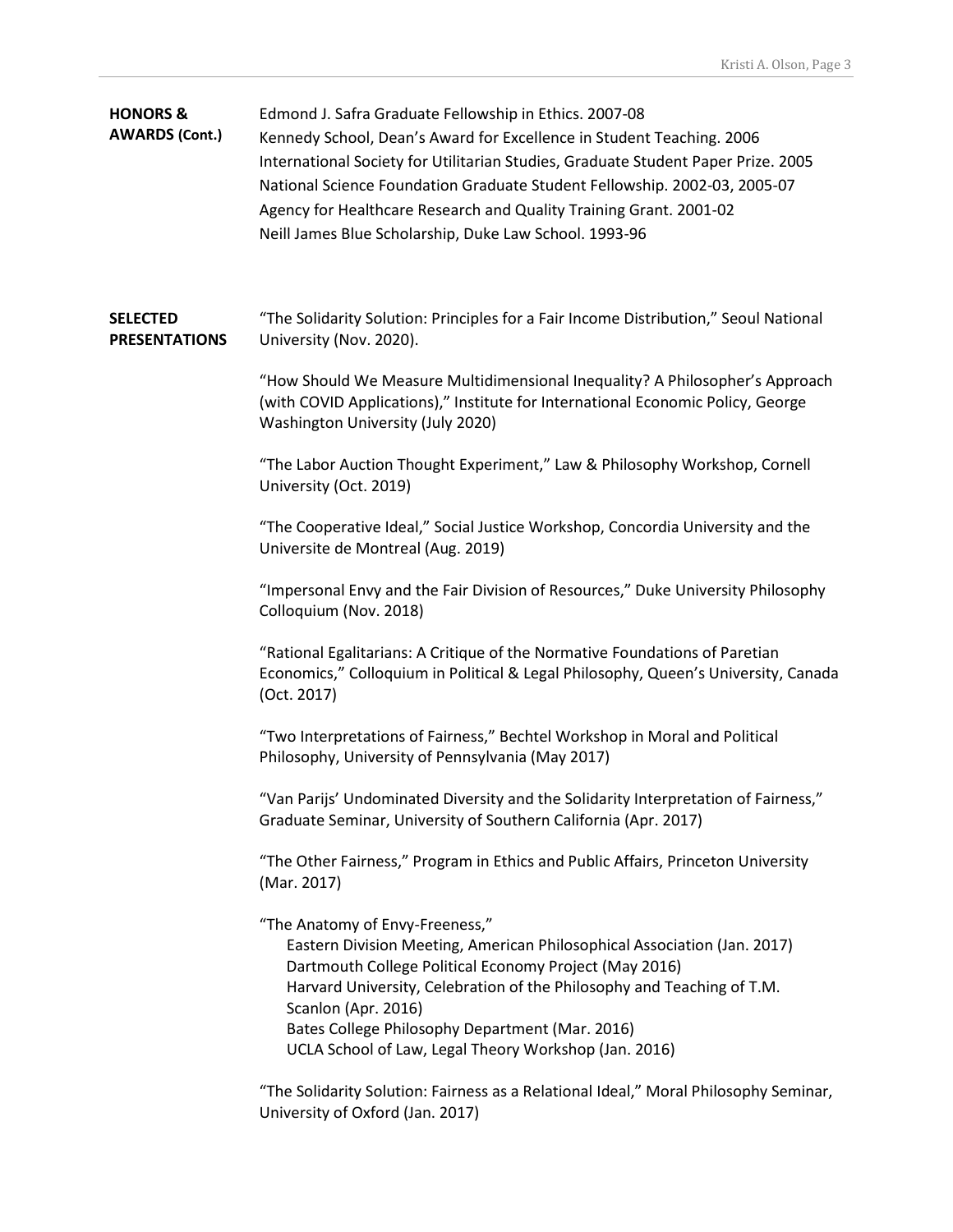| <b>SELECTED</b>      | "Equality, Matters of Taste, and the Incentives Debate," Justice at Work      |
|----------------------|-------------------------------------------------------------------------------|
| <b>PRESENTATIONS</b> | Conference, Pozen Family Center for Human Rights, University of Chicago (Oct. |
| (Cont.)              | 2016)                                                                         |

"Envy-Freeness and the Minimal Acceptability Test," Conference on Normative Ethics and Welfare Economics, University of Chicago (Oct. 2014)

"Fair Pay," NYU Colloquium in Legal, Political, & Social Philosophy (Sept. 2014)

"Fairness, Envy-Freeness, and Taxation," UCLA Colloquium on Tax Policy & Financing (Mar. 2014)

"What, If Anything, Could Justify the Gender Wage Gap?" Harvard University Political Theory Colloquium (Oct. 2013)

"The Conflation of Choice and Hard Work," Rocky Mountain Ethics Congress, University of Colorado (Aug. 2013)

"The Moral Status of the Unborn," Stanford Constitutional Law Center, *Roe at 40: What We Have Learned* (Mar. 2013)

"Autarky as a Moral Baseline," Melden Workshop on Aaron James's *Fairness in Practice: A Social Contract for a Global Economy,* UC Irvine (Mar. 2013)

"Rethinking Inequality: Philosophical Reflections on Recent Empirical Research on the Gender Wage Gap," University of Ottawa (Nov. 2012)

"Choice and Inequality," University Center for Human Values, Princeton University (Mar. 2012)

"The Pareto Challenge to Equality," Stanford University (Sept. 2011)

"Gretzky's Rent and Coal Miners' Burdens," Contractarian Moral Theory: The 25<sup>th</sup> Anniversary of *Morals by Agreement,* York University (May 2011)

"Contractualism, the Numbers Problem, and the Justification for Fair Lotteries," University Center for Human Values, Princeton University (Mar. 2011)

"The Malibu Surfer and the Right to Health Care," Ira W. DeCamp Bioethics Seminars, Princeton University (Nov. 2010)

"Equality of Resources and the Equally Talented Society," American Philosophical Association, Pacific Division, Vancouver, BC (Apr. 2009)

"Incentives or Special Burdens: When Are Greater Rewards to the Talented Justified?" Rocky Mountain Ethics Congress, University of Colorado (Aug. 2008)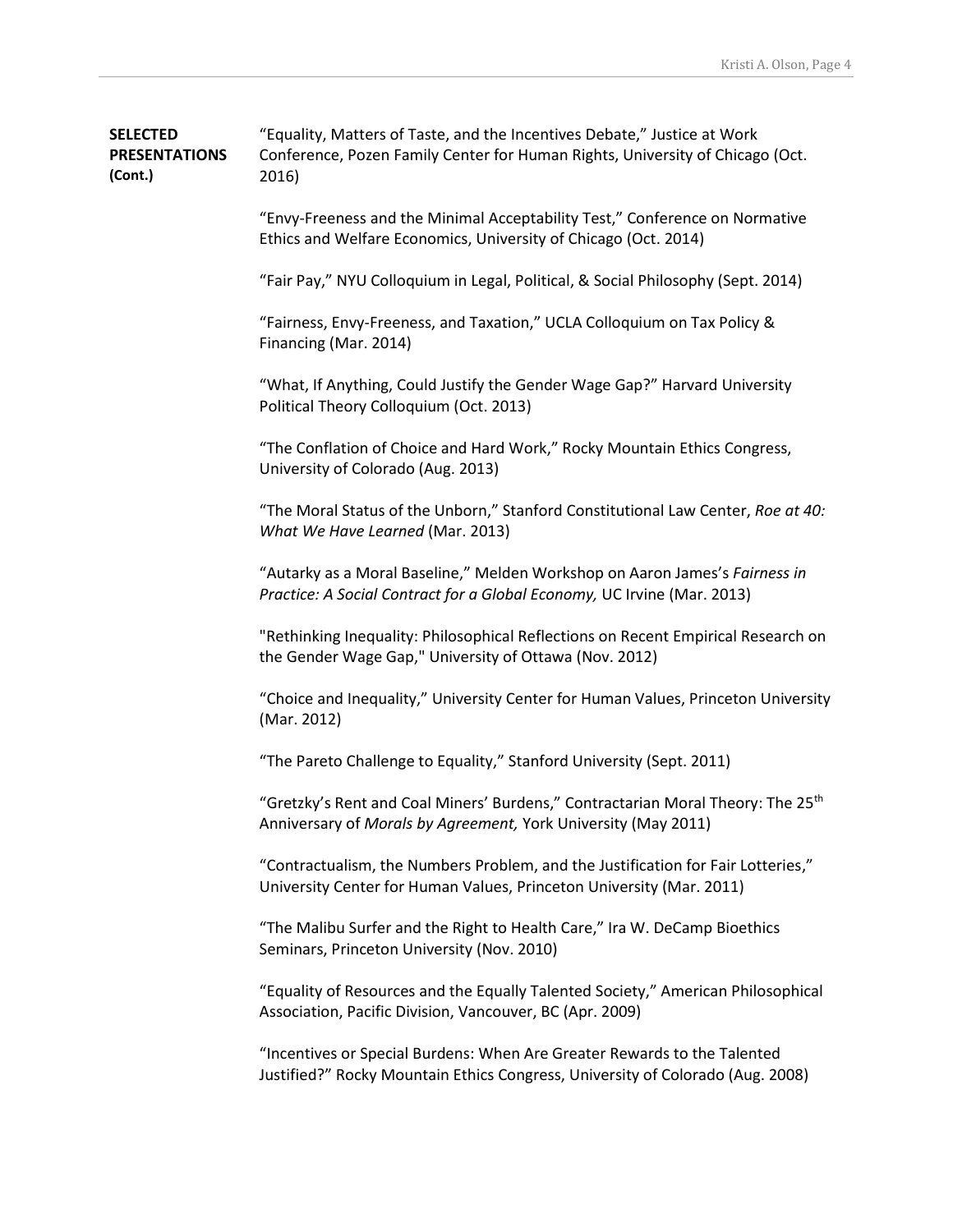| <b>SELECTED</b><br><b>PRESENTATIONS</b><br>(Cont.) | "Scanlon's Precarious Balancing Act: Another Reason for Skepticism about Saving<br>the Many," International Society for Utilitarian Studies, Dartmouth College (Aug.<br>2005)                |
|----------------------------------------------------|----------------------------------------------------------------------------------------------------------------------------------------------------------------------------------------------|
| <b>INVITED</b><br><b>COMMENTS</b>                  | None Above: A Philosophy of Social Hierarchy (book manuscript workshop for Niko<br>Kolodny), University of Southern California (May 2021)                                                    |
|                                                    | Zofia Stemplowska, "Equality of Attention," Politics, Philosophy, and Economics<br>2021 Conference (February 2021)                                                                           |
|                                                    | Javier Hidalgo, "Who Has a Principled Case for Open Borders?" Politics, Philosophy,<br>and Economics 2020 Conference, Tulane University, New Orleans, (Mar. 2020)                            |
|                                                    | Debra Satz, "Equality and Adequacy as Distributive Ideals for Education," Lindner<br>Lecture, The College of Wooster, Ohio (Oct. 2017)                                                       |
|                                                    | Frances Kamm, "Torture," Northwestern Society for the Theory of Ethics and<br>Politics, Northwestern University (May 2015)                                                                   |
|                                                    | Matthew Weinzierl, "Revisiting the Classical View of Benefit-Based Taxation,"<br>Conference on Normative Ethics and Welfare Economics, University of Chicago<br>(Oct. 2014)                  |
|                                                    | Justice in Production (book manuscript roundtable for Lucas Stanczyk), Midwest<br>Political Science Association Meeting (Apr. 2014)                                                          |
|                                                    | Epistemology and Political Theory (papers by Eric Beerbohm, Yvonne Chiu,<br>Alexander Guerrero, and Helene Landemore), American Political Science<br>Association Annual Meeting (Sept. 2013) |
|                                                    | Chiara Cordelli, "Relational Distributive Justice," Stanford Political Theory<br>Workshop (Feb. 2013)                                                                                        |
|                                                    | Sarah Conly, "One Child: Do We Really Have the Right to More?" Feminist Political<br>Theory Speaker Series, Princeton University (Mar. 2012)                                                 |
|                                                    | Pablo Gilabert, "In Defense of the Human Right to Democracy," University Center<br>for Human Values, Princeton University (Feb. 2012)                                                        |
|                                                    | Corey Brettschneider, "When the State Speaks, What Should It Say?" University<br>Center for Human Values, Princeton University (Oct. 2010)                                                   |
|                                                    | Udo Schüklenk and Christopher Lowry, "The Moral Basis of Global Health Aid,"<br>American Philosophical Association, New York City (Dec. 2009)                                                |
|                                                    | Rahul Kumar, "Why Reparations?" Conference on the Grounds of Justice: An Essay                                                                                                               |

on Global Political Philosophy, Harvard University (May 2008)